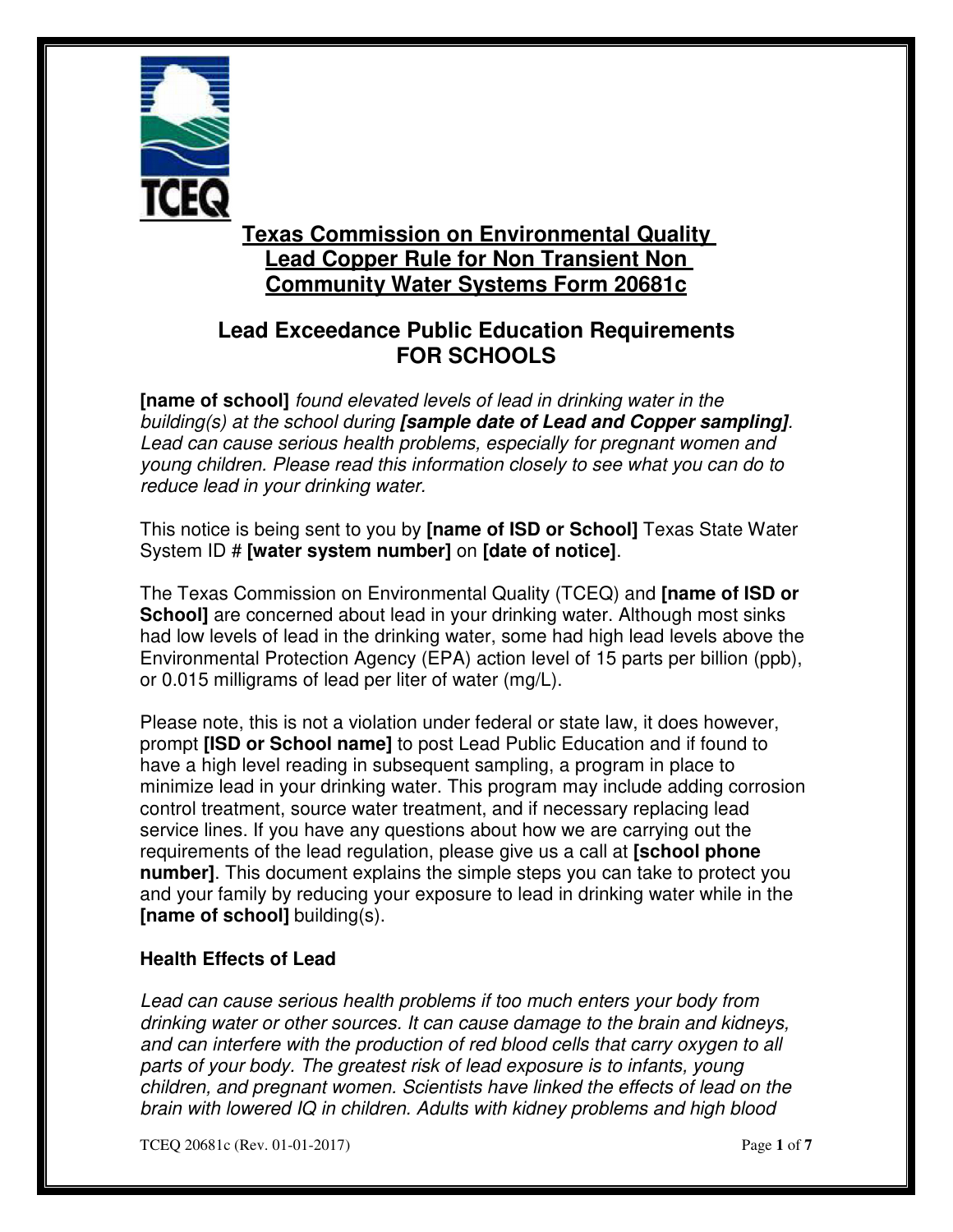

 pressure can be affected by low levels of lead more than healthy adults. Lead is stored in the bones and it can be released later in life. During pregnancy, the child receives lead from the mother's bones, which may affect brain development.

## **Sources of Lead**

 Lead is a common metal found in the environment. Drinking water is one possible source of lead exposure. The main sources of lead exposure are lead- based paint and lead-contaminated dust or soil, and some plumbing materials. In addition, lead can be found in certain types of pottery, pewter, brass fixtures, food, and cosmetics. Other sources include exposure in the work place and exposure from certain hobbies (lead can be carried on clothing or shoes). Lead is found in some toys, some playground equipment, and some children's metal jewelry.

 Lead in drinking water, although rarely the sole cause of lead poisoning can significantly increase a person's total lead exposure, particularly the exposure of infants who drink baby formulas and concentrated juices that are mixed with water. The Environmental Protection Agency (EPA) estimates that drinking water can make up 20 percent or more of a person's total exposure to lead. Lead is unusual among drinking water contaminants in that it seldom occurs naturally in water supplies like rivers and lakes. Lead enters drinking water primarily as a result of the corrosion, or the wearing away of materials containing lead in the water distribution system and household plumbing. These materials include lead-based solder used to join copper pipe, brass and chrome plated brass faucets, and in some cases, pipes made of lead that connect your house to the water main (service lines). In 1986, Congress banned the use of lead solder containing greater than 0.2% lead, and in 2011 restricted the lead content of faucets, pipes and other plumbing materials to 0.25%.When water stands in lead pipes or plumbing systems containing lead for several hours or more, the lead may dissolve into your drinking water. This means the first water drawn from the tap in the morning, or later in the afternoon after returning from work or school, can contain fairly high levels of lead.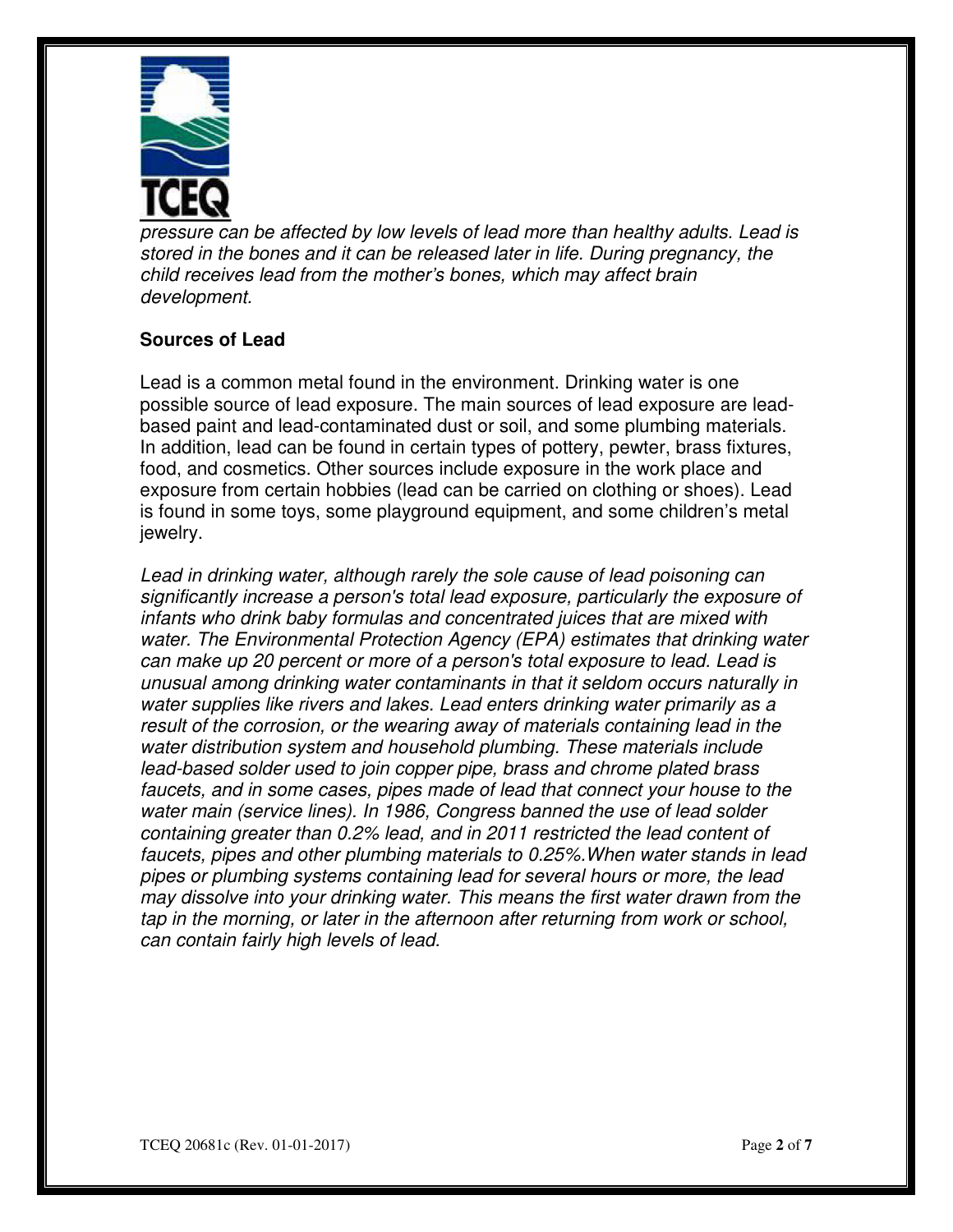

### **Steps You Can Take to Reduce Exposure to Lead in Drinking Water**

- **1. Run water to flush out lead.** If it hasn't been used for several hours, run the cold water tap until the temperature is noticeably colder. This flushes lead-containing water from the pipes. To conserve water, remember to catch the flushed tap water for plants or some other household use (e.g. cleaning).
- **2. Use cold water for cooking and preparing baby formula.** Do not cook with or drink water from the hot water tap; lead dissolves more easily into hot water. Don't use water from the hot water tap to make babyformula.
- **3. Do not boil water to remove lead.** Boiling water will not reduce lead.
- **4. Look for alternative sources or treatment of water.** You may want to consider purchasing bottled water or a water filter. Read the package to be sure the filter is approved to reduce lead. Be sure to maintain and replace a filter device in accordance with the manufacturer's instructions to protect water quality. Contact NSF International at 800-NSF-8010 or **NSF website** for information on performance standards for water filters.
- **5. Get your child's blood tested.** Contact your local health department or healthcare provider to find out how you can get your child tested for lead, if you are concerned about exposure.

### **What Happened and What is Being Done**

 Routine sampling was completed in [month and year of routine sampling]. [How many samples exceeded the action level] from sink. Additional sampling will be performed in [month(s) and year of additional sampling]. Offer to resample any sink/location that was high in lead.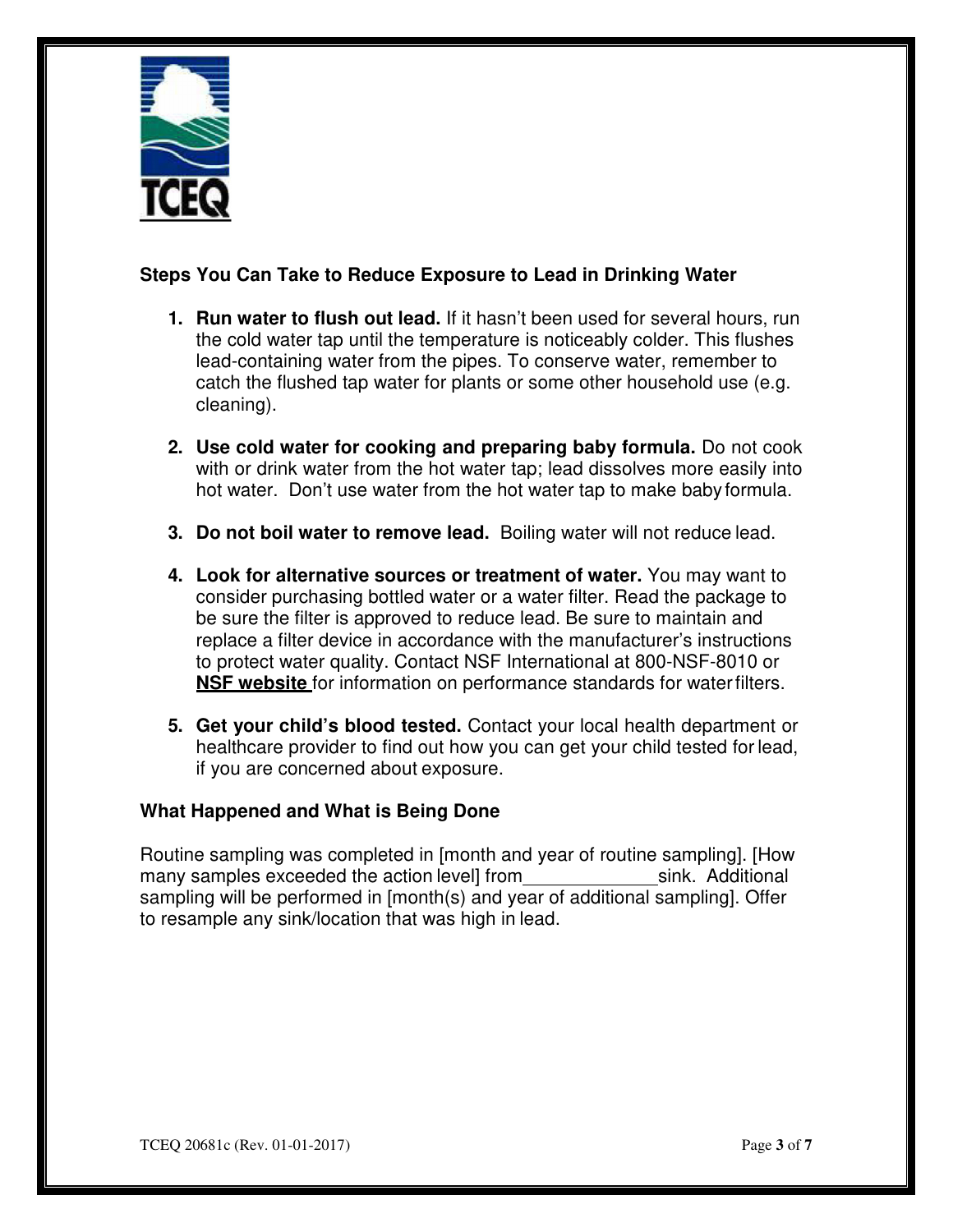

## **THIS SECTION IS NOT A DELIVERY – FOR PWS INFORMATION ONLY**

 **Timing:** PE delivery requirements must be conducted within 60 days after the end of the monitoring period in which the lead exceedance occurred and repeated once every 12 months. For systems that are required to conduct monitoring annually or less frequently, the end of the monitoring period is September 30 of the calendar year in which the sampling occurs, or, if the TCEQ has established an alternate monitoring period, the last day of the period. You may discontinue delivery of the PE materials if you have met the lead action level during the most recent six month monitoring period. You must recommence PE if testing subsequently exceeds the lead action level during any monitoring period.

| REQUIRED METHODS OF DELIVERY FOR NON TRANSIENT NON |
|----------------------------------------------------|
| COMMUNITY PUBLIC WATER SYSTEMS                     |

| <b>REQUIREMENT</b>                    | <b>EXAMPLE</b>                |
|---------------------------------------|-------------------------------|
| Post informational posters on lead in | School bulletin board         |
| drinking water in a public place or   | School lunchroom or cafeteria |
| common area in each of the buildings  | Employee or teacher's lounge  |
| served by the School                  |                               |
| Distribute informational pamphlets    | School bulletin board         |
| and/or brochures on lead in drinking  | School letter to parents      |
| water to each person served by the    | School website                |
| School                                | Paycheck stuffer              |
|                                       | Interoffice memo / email      |

Please send the copy of your posted Public Education Notice to:

 **Texas Commission on Environmental Quality Public Drinking Water Section, MC 155 P.O. Box 13087 Austin, Texas 78711-3087 Lead/Copper Monitoring Coordinator**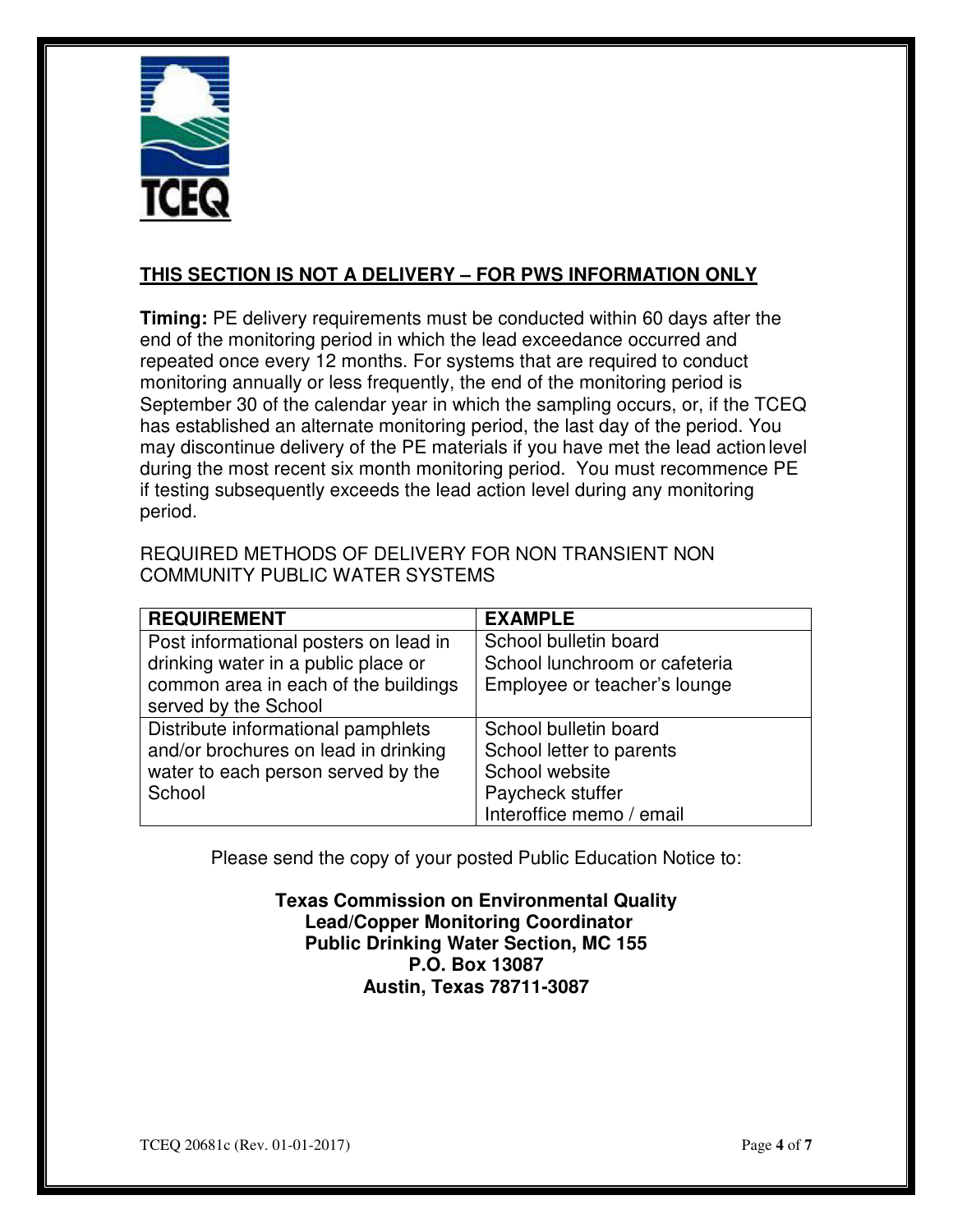

#### **Lead Public Education Certification Form 20681**

PWS ID #: TX

PWS NAME:

Monitoring Period to which the notice applies:

Date(s) Lead Public Education was provided to customers:

 The public water system named above hereby certifies that its lead public education notice has been conducted within 60 days after the monitoring period in which the lead exceedance occurred. For public water systems that are required to conduct monitoring annually or less frequently, the end of the monitoring period is September 30 of the calendar year in which the sampling occurs. You may discontinue delivery of the lead public education materials if you have met the lead action level during the most recent six month monitoring period. You must recommence lead public education if testing subsequently exceeds the lead action level during any monitoring period.

#### **Public Water System with populations under 3,300 customers (check all that apply)**

 Deliver printed materials (pamphlets, brochures, posters) (provide list with addresses) to all bill paying customers. □

 Deliver public education materials (provide list with address) to the following facilities and organizations that are served by the public water system that are most likely to be visited regularly by pregnant women and children: □

- 1. Local public health agencies
- 2. Public and private schools or school boards
- 3. Women infants and Children (WIC) and head Start programs
- 4. Public and private hospitals and medical clinics
- 5. Pediatricians
- 6. Family planning clinics
- 7. Local welfare agencies
- 8. Family planning clinics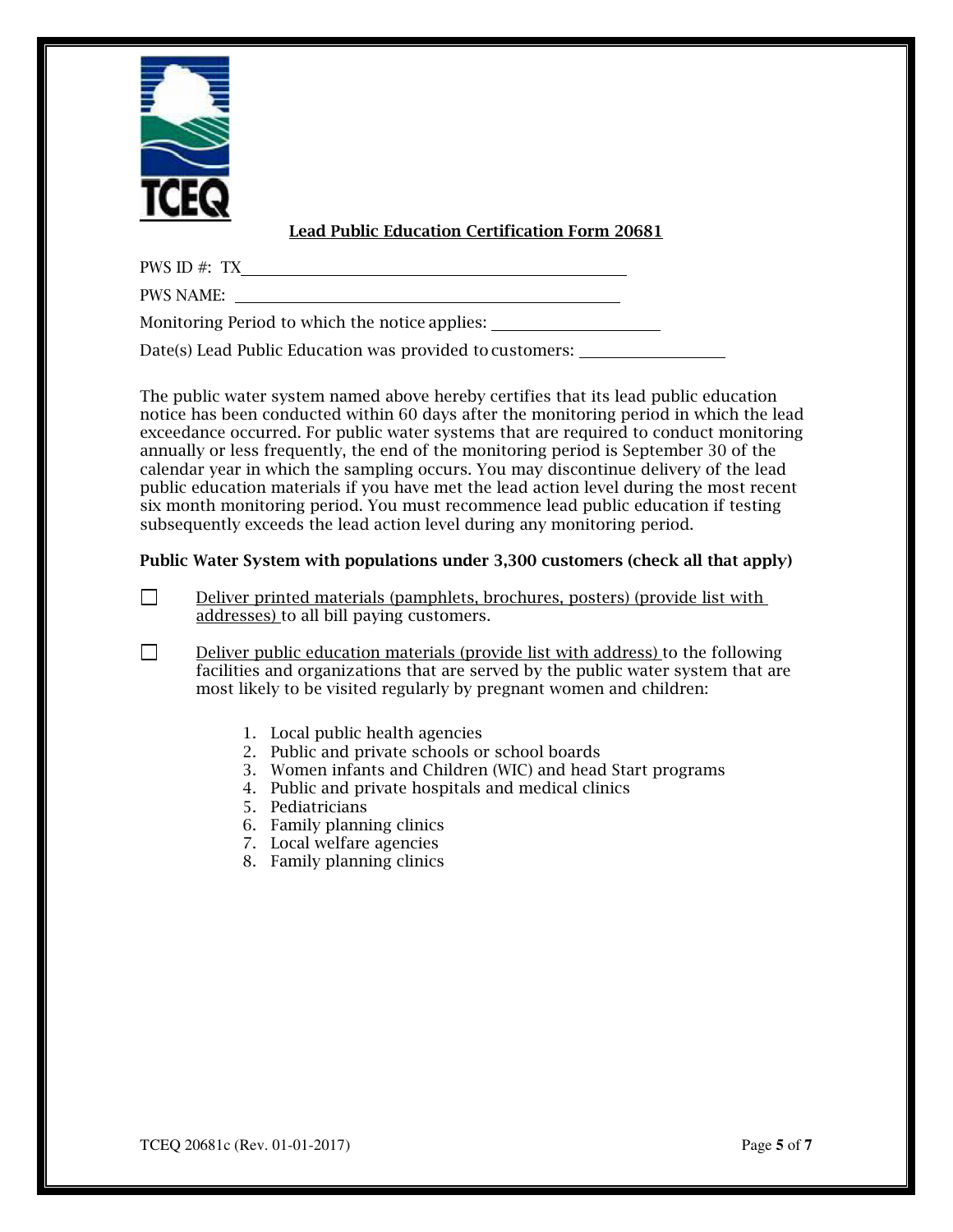

 Make a good faith effort to locate the following organizations within the service area and <u>deliver materials that meet the content requirements, (provide list with</u> address) along with an informational notice that encourages distribution to all potentially affected customers or users. The good faith effort to contact at-risk customers may include requesting a specific contact list of the organizations from the local Public Health Agencies, even if the agencies are not located within the public water system service area. □

- 1. Licensed childcare centers
- 2. Public and private preschools
- 3. Obstetricians-Gynecologists and Midwives

Provide information on or in <u>each water bill quarterly</u> □

 Submit press release to newspaper, television, and radio station. This requirement can be waived if the public water system distributes notices to every household served by the public water system and population is under 3,300. If population is over 3,300, this must be completed by public water system. □

 For public water systems under population 3,300, conduct one (1) activity from one of the following general categories: □

- 1. Public Service Announcement
- 2. Paid Advertisements
- 3. Display Information in public areas
- 4. Email to customers
- 5. Public meetings
- 6. Delivery to every household
- 7. Provide materials directly to multi-family homes
- 8. Other methods if required by TCEQ.

 For public water systems with population over 3,300, conduct three (3) activities from one, two, or three of the following general categories: □

- 1. Public Service Announcement
- 2. Paid Advertisements
- 3. Display Information in public areas
- 4. Email to customers
- 5. Public meetings
- 6. Delivery to every household
- 7. Provide materials directly to multi-family homes
- 8. Other methods if required by TCEQ.

 For public water systems with populations over 100,000, post material on a publicly accessible website. □

TCEQ 20681c (Rev. 01-01-2017) Page **6** of **7**